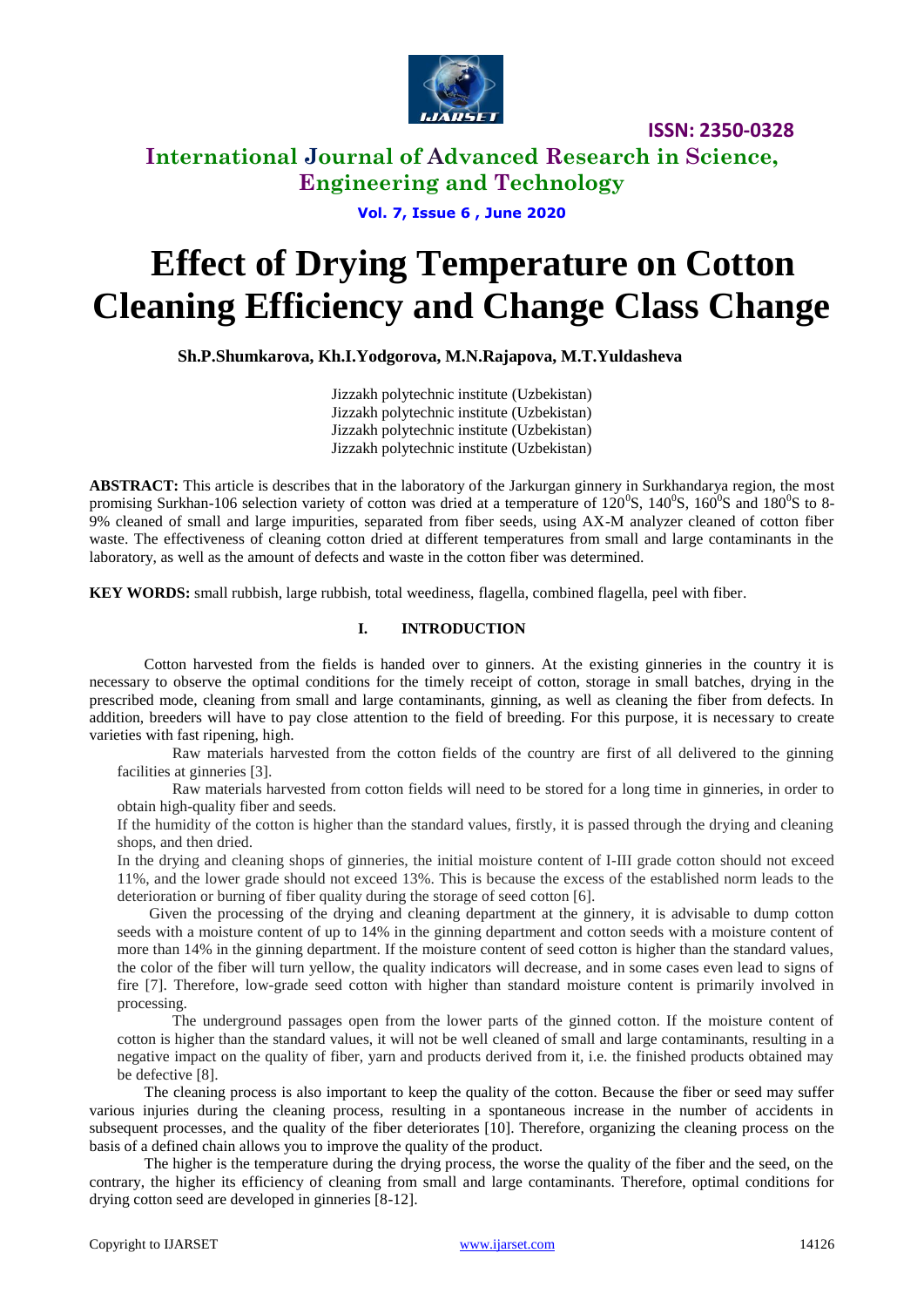

# **International Journal of Advanced Research in Science, Engineering and Technology**

#### **Vol. 7, Issue 6 , June 2020**

 The raw materials accepted to ginneries are first determined by moisture and contamination, and if they are higher than the standard values, they are subjected to drying processes and dried to the specified humidity. Proper organization of the drying process leads to an improvement in the properties of the material. Therefore, drying technology is studied to select the optimal mode in ginning plants [3].

If the moisture content of cotton changes, the physical and mechanical properties of fiber and seeds change too. In addition, the change in the properties of the material depends not only on the drying process, but also on the impact of technological processes. For example, seed cotton can absorb moisture from the environment and lose this moisture on its own [12].

#### **II. ANALYSIS OF EXISTING FILTERING MATERIALS AND RESEARCH RESULTS**

The research work was carried out at ginneries to obtain quality raw materials. For him, the cleaning efficiency of cotton was determined under laboratory conditions by drying long-fiber cotton at different temperatures and humidity.

Table 1

The test results obtained are presented in Table 1.

Contamination of cotton in the process of drying cotton in high humidity effect on the level

| T/D | <b>Indicators</b>                | Drying temperature, ${}^{0}C$ |      |      |      |      |  |
|-----|----------------------------------|-------------------------------|------|------|------|------|--|
|     |                                  |                               | 120  | 140  | 160  | 180  |  |
| . . | Moisture in cotton harvest, %    | 10,8                          | 8.8  | 8.5  |      |      |  |
| ٠.  | The total amount of pollution,%  |                               | 0.66 | 0,57 | 0.49 | 0.42 |  |
| . ب | Large amount of pollution,%      | 0.40                          | 0.20 | 0.16 | 0.16 | 0,14 |  |
| 4.  | Small amount of contamination, % | 2,30                          | 0.46 | 0.41 | 0,33 |      |  |

Based on the results in the table, Figure 1 shows a graph of the change in the cleaning efficiency of cotton under the influence of different temperatures and humidity.



Figure 1. The effect of the drying process on the cleaning efficiency of cotton.

1- total contamination amount; 2 -small amount of contaminants; 3 -The amount of major contaminants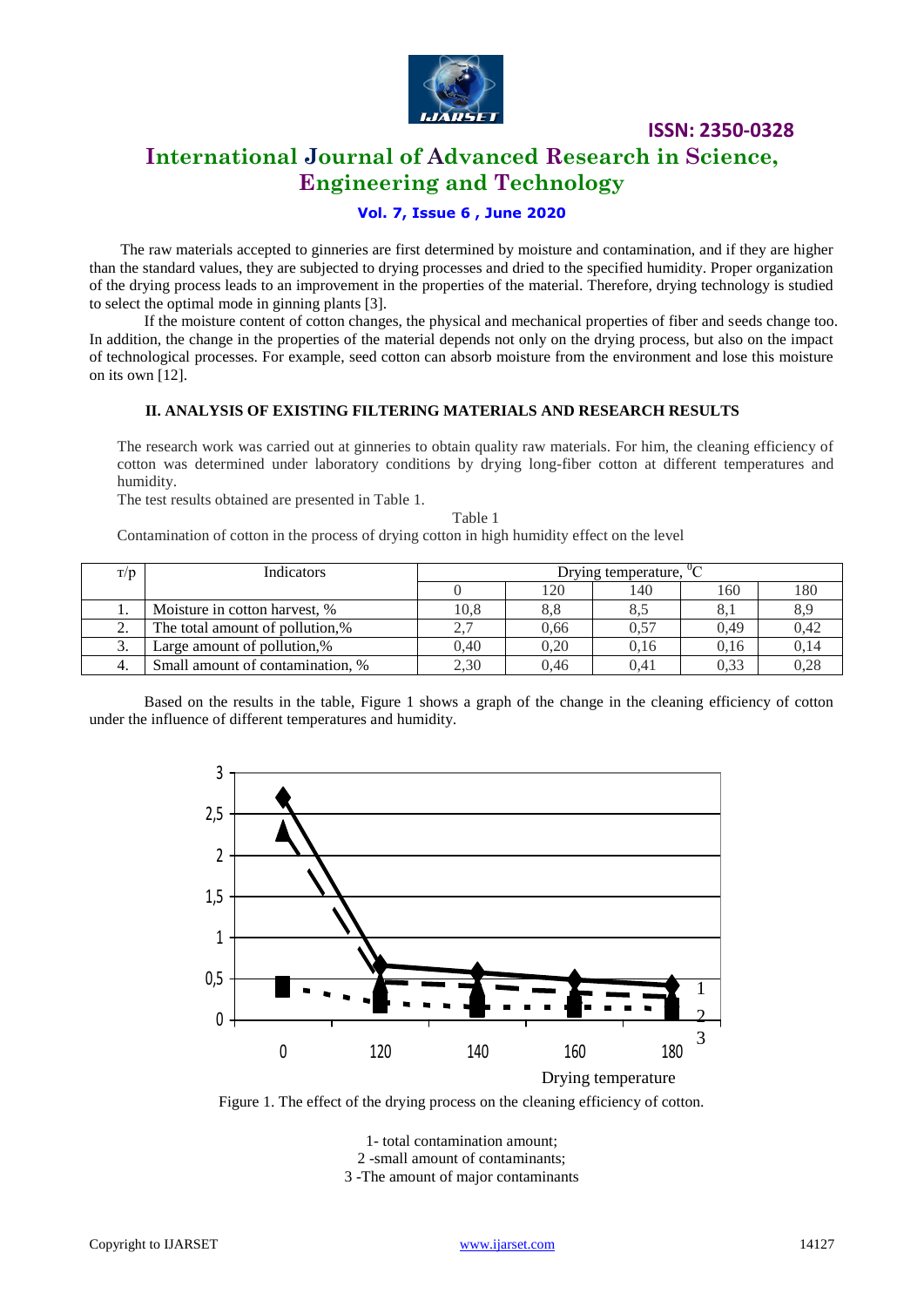

### **International Journal of Advanced Research in Science, Engineering and Technology**

#### **Vol. 7, Issue 6 , June 2020**

#### **III. LITERATURE SURVEY**

Comparing the obtained test results with the performance of cotton in the bale, the total contamination of cotton at a drying temperature of 1200C is increased by 75.6%, minor impurities are by 80.0%, large impurities are by 50.0%, total drying of cotton at a drying temperature of 1400C is 78 , 9%, small impurities are 82.2%, large impurities are 60.0%, total contamination of cotton at a drying temperature of 1600C is 81.8%, the amount of small impurities is increased by 85.7%, large impurities are by 60.0%, the total amount of impurities in cotton increased by 84.4%, small impurities are by 87.9%, large impurities are by 65.0% at a drying temperature of 1800C.The analysis of the results of the study shows that as the drying temperature of the cotton increases, the cleaning efficiency also

 In cotton gins, the higher is the moisture content during the drying process, the higher is the fiber content during the fiber cleaning process.

 According to the state standard, cotton fiber is divided into classes according to pollution. Therefore, the impurity index of the fiber is important.

#### **IV. EXPERIMENTAL RESULTS**

Cotton with high moisture content has a large amount of defects and waste, the cleaning rate of cotton is low, leading to a deterioration in fiber quality. As a result, the quality of the finished product obtained from the fiber is negatively affected. Besides this, the cotton gets stuck between the working parts of the machine, and the seeds that are hit or injured cause an increase in the amount of peeled fiber. In addition, to study the dependence of the drying process on the amount of defects and waste in the cotton fiber in ginneries, the promising Surkhan-106 selection variety was dried at different temperatures to 8-9% and converted to fiber in the laboratory.

The test results are presented in Table 2.

Table 2 The effect of temperature on the change in the amount of waste and waste in the composition of cotton fiber

| T/p | Indicators                                 | Drying temperature, ${}^{0}C$ |      |      |      |  |  |
|-----|--------------------------------------------|-------------------------------|------|------|------|--|--|
|     |                                            | 120                           | 140  | 160  | 180  |  |  |
| 1.  | Total fiber content and amount of waste, % | 3,55                          | 3,50 | 3,25 | 3,39 |  |  |
|     | including:                                 |                               |      |      |      |  |  |
| 2.  | tangled fiber                              | 0,30                          | 0,32 | 0.28 | 0,26 |  |  |
| 3.  | Complex tangled fiber                      | 0,08                          | 0.10 | 0,07 | 0,06 |  |  |
| 4.  | hit or injured the amount of seeds         | 0.10                          | 0.08 | 0,03 | 0,05 |  |  |
| 5.  | unripe fiber bunch                         | 0,12                          | 0.14 | 0.12 | 0,15 |  |  |
| 6.  | bark fiber                                 | 0,25                          | 0,28 | 0,32 | 0,63 |  |  |
| 7.  | nodes                                      | 0.14                          | 0,18 | 0,20 | 0,19 |  |  |
| 8.  | contaminants                               | 2,55                          | 2.40 | 2,17 | 2,05 |  |  |

Based on the results in Table 2, Figures 2-3 show histograms of the temperature dependence of the defect in the cotton fiber content and the change in the amount of waste.

Moisture is very important during cotton cleaning. This is because the higher the humidity, the more difficult it is to separate the defects, leading to an increase in the number of seeds that are hit or injured. Therefore, the moisture content of cotton received in ginneries and ginning plants should not exceed 11% for grade I and 13% for sub-varieties. If the pre-moisture content of the gin equipment is in the range of 7-8%, the quality indicators of cotton fiber will be maintained.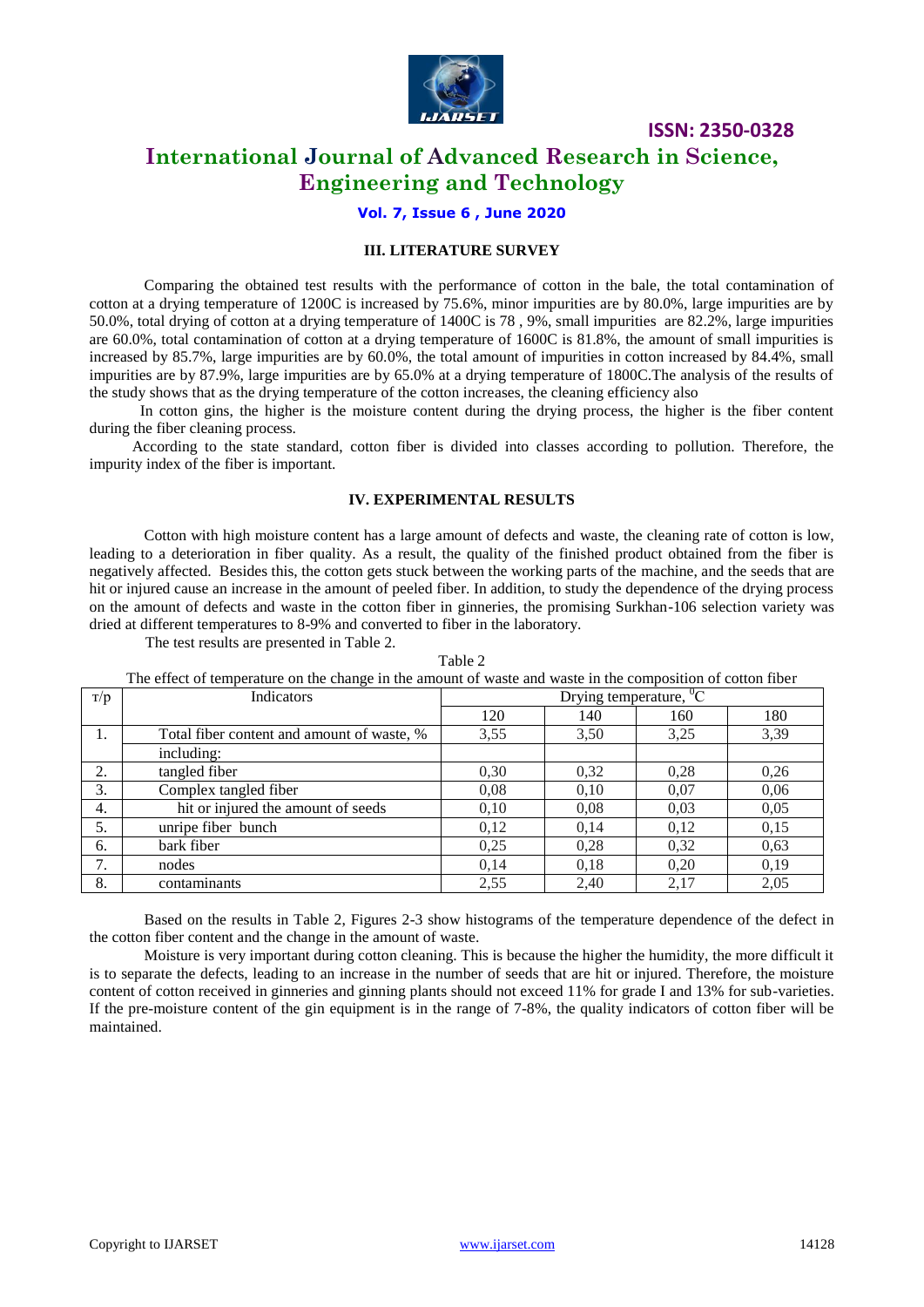

# **International Journal of Advanced Research in Science, Engineering and Technology**

**Vol. 7, Issue 6 , June 2020**



Figure 2. The amount of common defects and impurities in the cotton fiber drying process effect.



Figure 3. Influence of the drying process on the amount of beaten or injured seeds and bark fiber in the cotton fiber content.

 $\blacksquare$ - the amount of seeds sown or injured;  $\circlearrowright$  - the amount of bark fiber.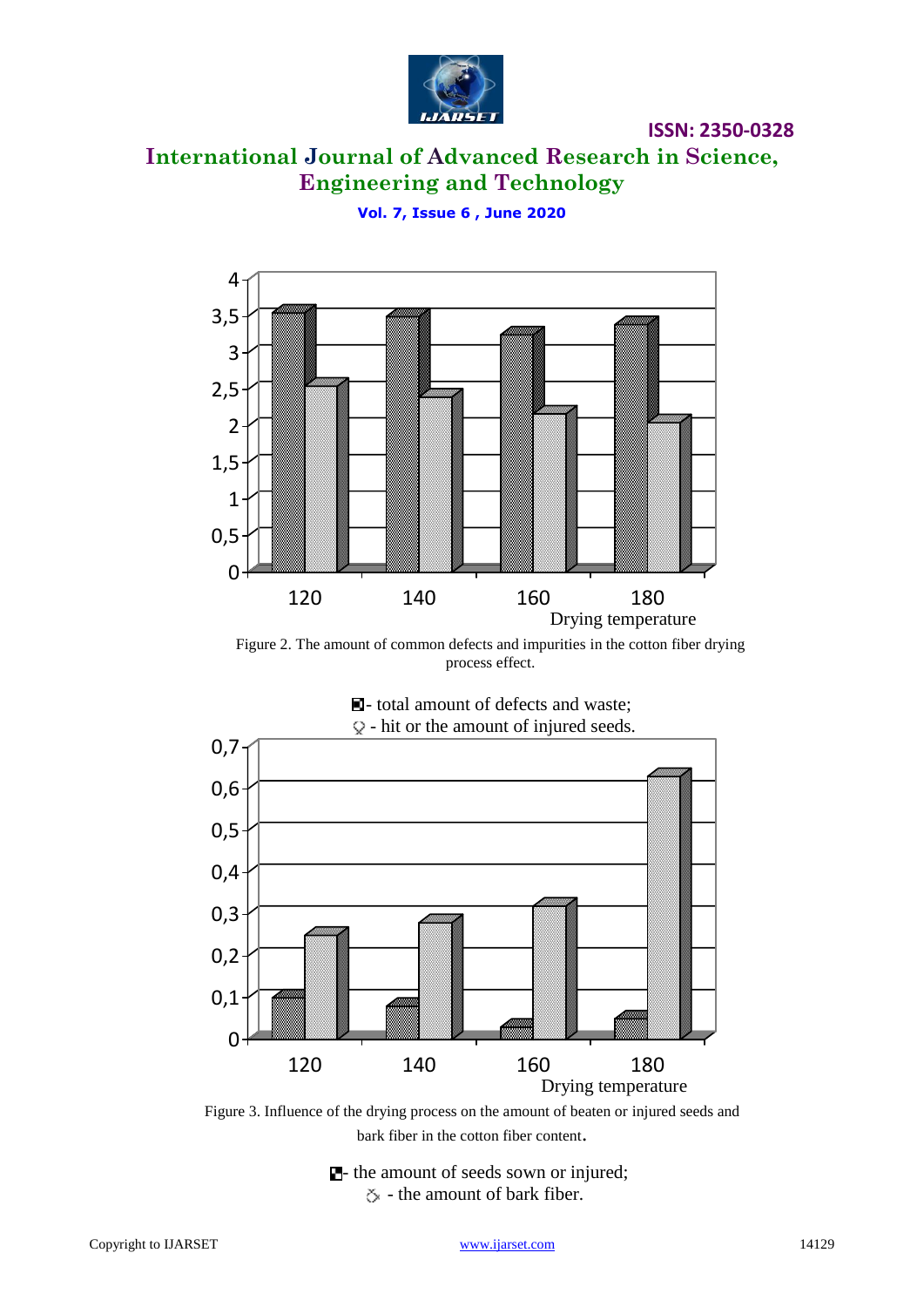

# **International Journal of Advanced Research in Science, Engineering and Technology**

**ISSN: 2350-0328**

#### **Vol. 7, Issue 6 , June 2020**



Figure 4. The effect of the drying process on the amount of unripe fiber stalks and knots in cotton fiber.

**E**-unripe fiber bunch;  $\frac{N}{2}$  the amount of nodes.

Comparing the results of the study with the fiber obtained from cotton dried at a temperature of 1200C, the total amount of defects and waste in the fiber obtained from cotton dried at 1400C decreased by 1.4%, the amount of crushed or injured seeds decreased by 20.0%, husk fiber by 10.8%. increased, the amount of impurities decreased by 5.9%, the amount of unripe fiber increased by 14.3%, the number of nodules increased by 22.2%, the total amount of defects and waste in the fiber obtained from cotton dried at 1600C decreased by 8.5%, the amount of crushed or injured seeds decreased by 70.0%, the amount of hull fiber increased by 21.9%, the amount of impurities decreased by 15.0%, unripe the fiber bundle did not change, the number of nodules increased by 15.0%, the total defect and waste content of fiber obtained from cotton dried at 1800C decreased by 4.5%, the amount of beaten or injured seeds decreased by 50.0%, the amount of cortical fiber increased by 63.5%, the amount of impurities decreased by 19.6%, the amount of unripe fiber increased by 20.0%, the number of nodules increased by 26.3%. It can be seen that with the increase in temperature, the amount of defects and wastes in the cotton fiber increases too.

 If cotton is dried at high temperatures in ginneries, it will lead to an increase in the amount of defects and waste due to the increase in the amount of hull fibers and knots, which are harmful defects in the fiber content.

 An increase in the amount of harmful defects in the composition of cotton fiber has a negative impact on the quality of yarns obtained from it, that is, the strength of the yarn decreases, leading to an increase in roughness. Therefore, in order to reduce the amount of these harmful defects in ginneries, an optimal variant of the drying process is developed.

#### **V. CONCLUSION AND FUTURE WORK**

From the result of high temperature during drying in ginneries, the total amount of contaminants ranges from 75.6% to 84.4%, the amount of minor contaminants from 80.0% to 87.9%, and the amount of large contaminants from 50.0% to 65.0% is increased. The results of the study showed that with increasing drying temperature, it was observed that the cleaning efficiency of cotton from small and large contaminants is high.

 With the increase in the drying temperature of cotton at the ginnery, the total amount of defects and waste in the cotton fiber decreased from 1.4% to 8.5%, the amount of beaten or injured seeds decreased from 20.0% to 70.0%, the